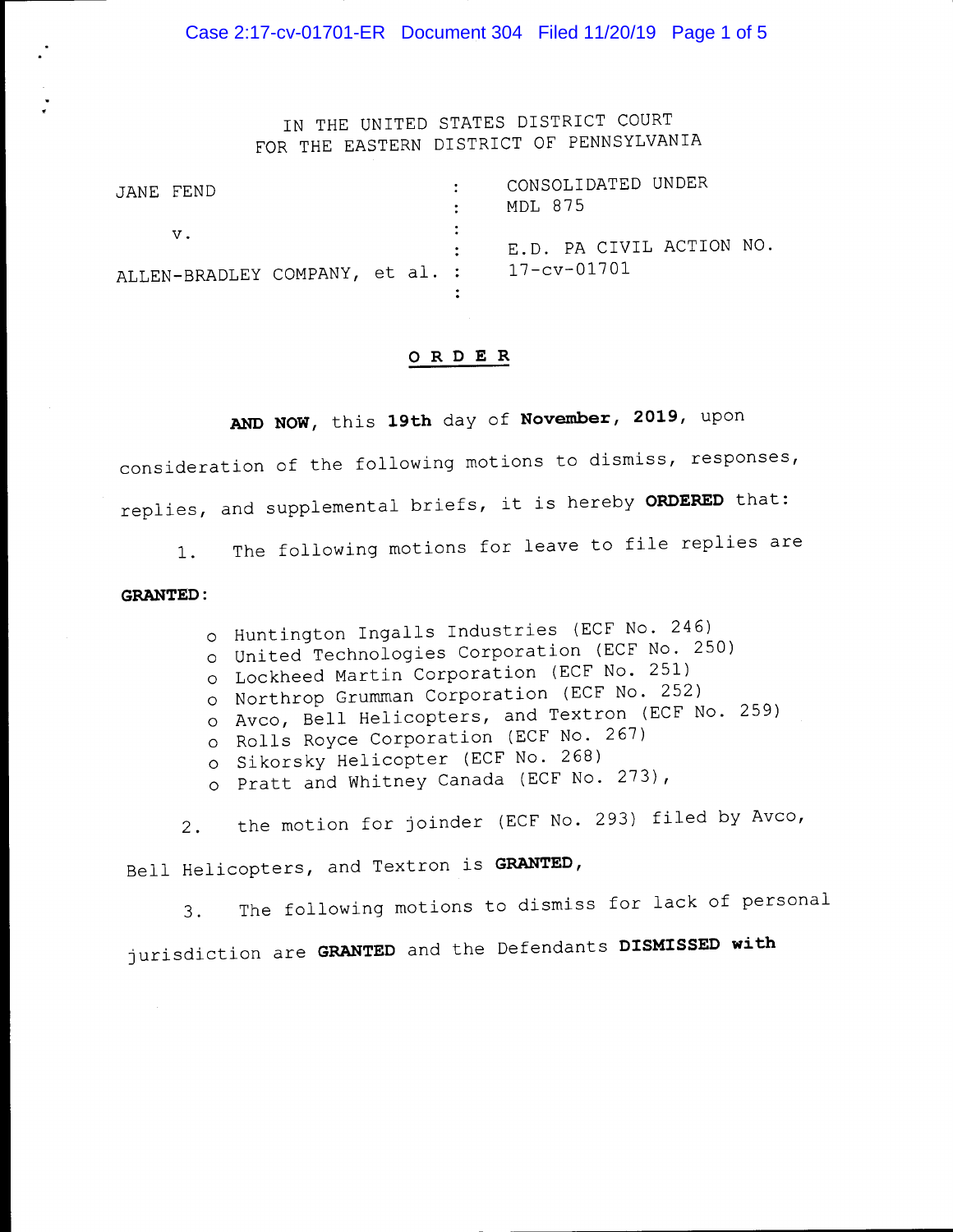**prejudice** pursuant to this Court's opinion in Sullivan v. A.W. Chesterton, Inc., 384 F. Supp. 3d 532 (E.D. Pa. 2019)1:

o Huntington Ingalls Industries (ECF No. 223)

- o Lockheed Martin Corporation (ECF No. 225)
- o Northrop Grumman Corporation (ECF No. 230)
- o Avco, Bell Helicopters, and Textron (ECF No. 239)
- o Rolls Royce Corporation (ECF No. 260)2
- o Sikorsky Helicopter (ECF No. 256),

4. Huntington Ingalls' motions to dismiss counterclaims (ECF Nos. 248, 262) are **GRANTED** in light of the Court's lack of personal jurisdiction, and the counterclaims against it are

## **DISMISSED with prejudice,**

5. the motion for partial dismissal filed by United Technologies Corp. (ECF No. 224) is **GRANTED3** and Plaintiff's

In its motion to dismiss, United Technologies Corp. ("UTC") claims that Plaintiff has failed to establish liability based on UTC being the parent, successor, or alter ego of two

2

The Court has considered the Parties' supplemental briefs on the constitutionality of general personal jurisdiction by compulsory business registration after Daimler AG v. Bauman, 571 U.S. 117 (2014), which was the main issue addressed in Sullivan. The Court does not find the cases cited by Plaintiff to be persuasive or relevant. Therefore, the Court finds no reason to amend its ruling in Sullivan that Pennsylvania's statutory scheme requiring foreign corporations to register to do business and, therefore, to consent to general personal jurisdiction, offends the Due Process Clause and is unconstitutional.

The evidence shows that Rolls Royce Corp. has never been registered to do business in Pennsylvania. As with the other moving Defendants, Rolls Royce is also not incorporated or headquartered in Pennsylvania, and Plaintiff's alleged related injuries did not occur in Pennsylvania. Therefore, even without this Court's ruling in Sullivan, there is no basis to exercise general or specific personal jurisdiction over this Defendant.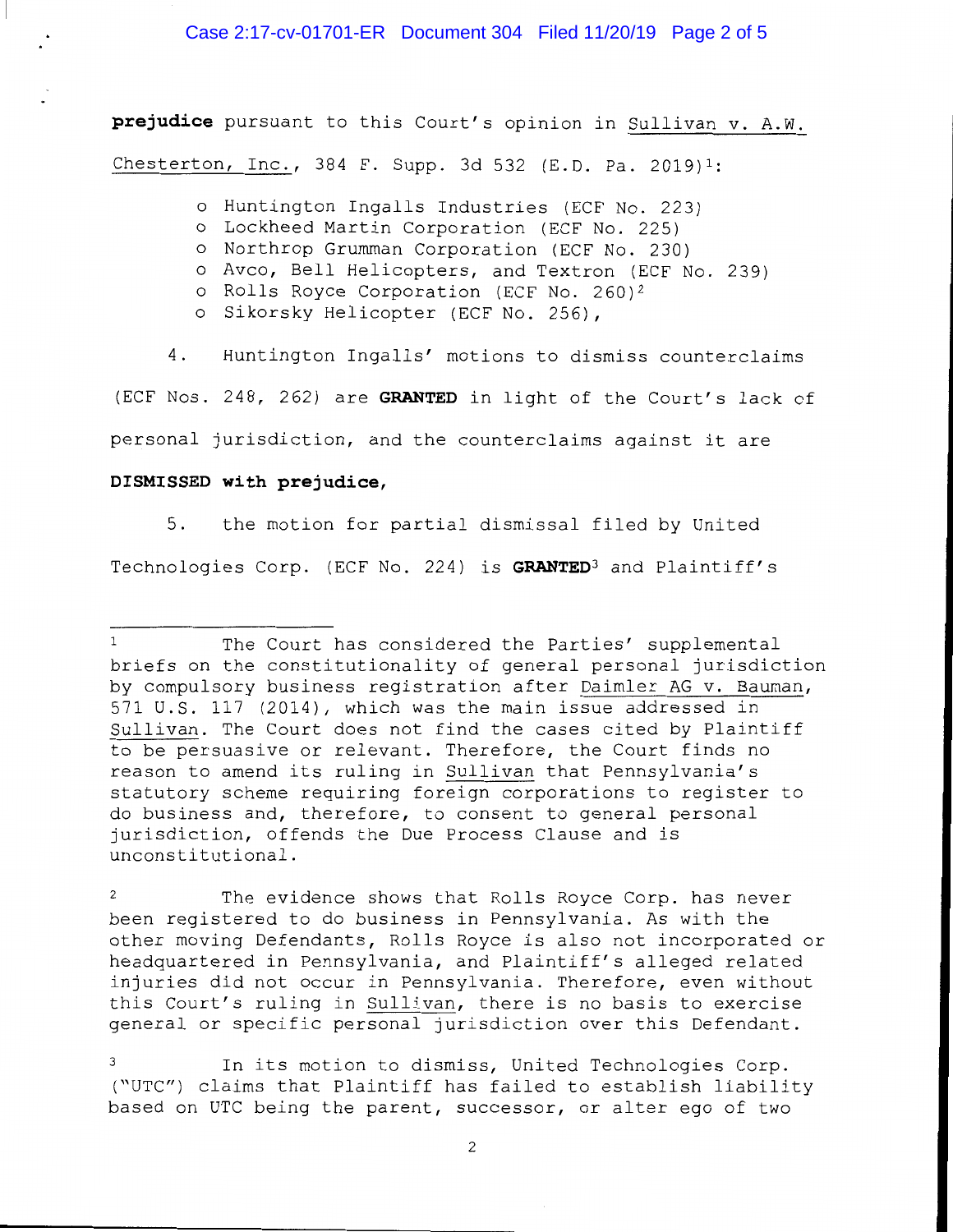additional Defendants, Pratt & Whitney Canada ("PWC") and Sikorsky. UTC does not challenge its direct liability. UTC alleges that PWC is a wholly-owned subsidiary of UTC and that Sikorsky is a former subsidiary of UTC.

In the amended complaint, Plaintiff claims baldly that "United Technologies owned or was successor in interest to Sikorsky," "United Technologies owned Pratt and Whitney and Pratt & Whitney Canada. These were mere creators [sic] and alter egos of United," and "Pratt & Whitney Canada (PWC) was a mere division, creature and alter ego of Pratt & Whitney and/or United Technologies. United [d]ivided the Pratt & Whitney business between the larger engines made in America and the smaller ones made by PWC." ECF No. 213  $\Pi$ 13(x), (z).

First, "a parent corporation neither is required to supervise its subsidiary nor is liable for the wrongful acts of a subsidiary." In Re Suboxone Antitrust Litigation, 13-md-2445, 2017 WL 4810801 at \*9 (E.D. Pa. Oct. 25, 2017) (citing Belmont v. MB Investment Partners, Inc., 708 F.3d 470, 490 (3d Cir. 2013)). Therefore, UTC is not liable solely as a parent.

Second, UTC cannot be Sikorsky's successor because Sikorsky is still in existence. Id. at \*7 ("If the original entity still exists, however, there is no successor, and therefore, no successor liability.") (citing Norfolk S. Ry. Co. v. Pittsburgh & W. Va. R.R., 153 F. Supp. 3d 778, 807 (W.D. Pa. 2015)).

Third, Plaintiff has failed to adequately plead alter ego liability in regards to these parties. Alter ego liability is reserved for extreme circumstances where the parent "controls the day-to-day operations of the subsidiary such that the subsidiary can be said to be a mere department of the parent." Id. at \*10 (quoting In re Latex Gloves Prods. Liab. Litig., No. mdl 1148, 2001 WL 964105, at \*3 n.10 (E.D. Pa. Aug. 22, 2001)); In re Chocolate Confectionary Antitrust Litig., 602 F. Supp. 2d 538, 571 (M.D. Pa. 2009). A plaintiff must plead facts supporting an allegation that the subsidiary is a mere sham corporation. In Re Suboxone, 2017 WL 4810801 at \*11. There is a strong presumption against such liability. Id. In determining whether two entities are mere alter egos, courts consider factors such as: "(l) gross undercapitalization; (2) failure to observe corporate formalities; (3) non-payment of dividends; (4) insolvency of the debtor corporations at the time; (5) siphoning of the corporation's funds by the dominant stockholder; (6) absence of corporate records; and (7) whether the corporation is merely a façade for the operations of the dominant stockholder." Id. at \*lO(citing United States v. Pisani, 646 F.2d 83, 88 (3d Cir. 1981)).

3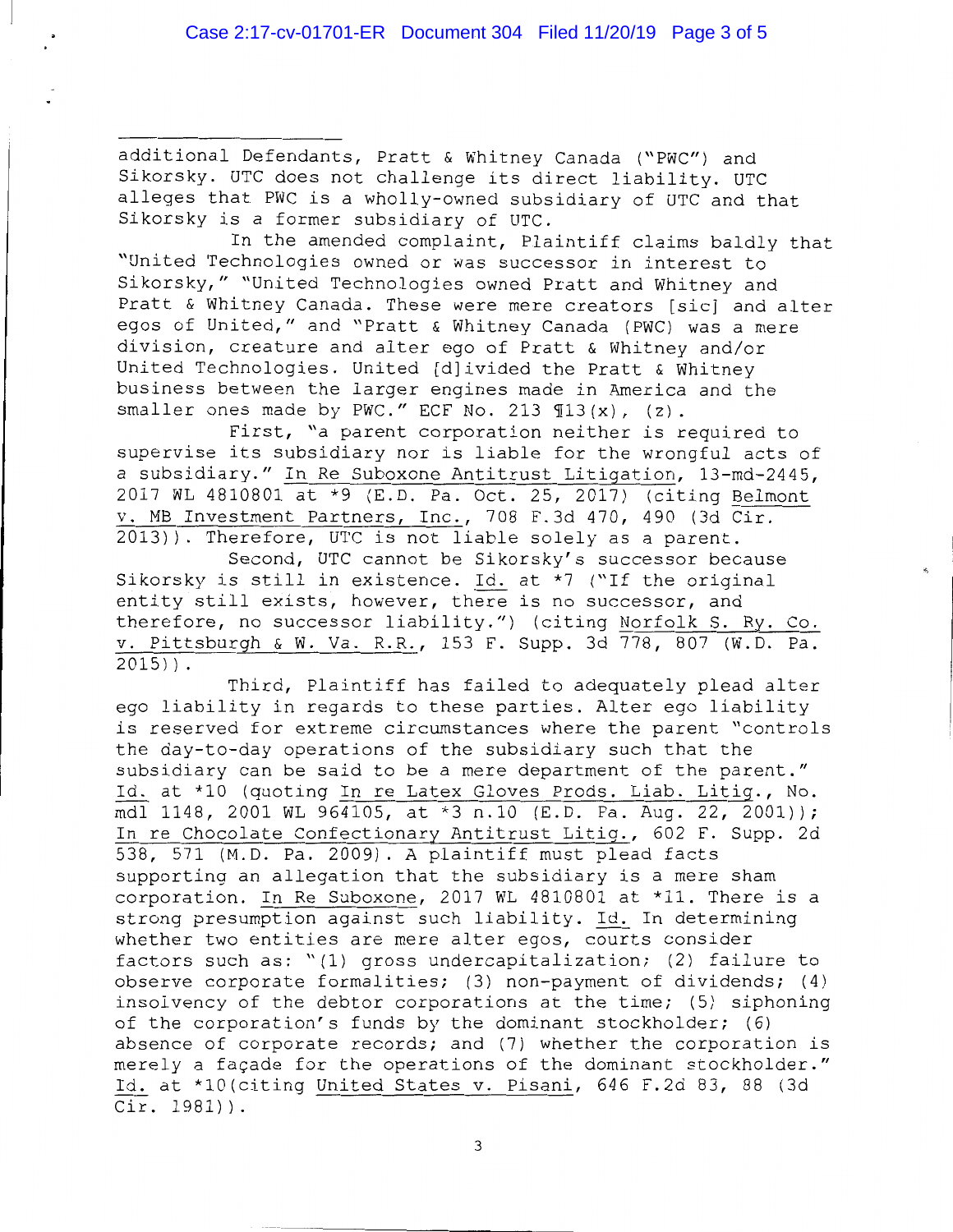claims imputing liability to UTC for injuries allegedly caused by Pratt & Whitney Canada and Sikorsky, as well as her claim for punitive damages, are **DISMISSED,** and

6. the motion to dismiss filed by Pratt & Whitney Canada (ECF No. 269) is **GRANTED** and Pratt & Whitney Canada is **DISMISSED with prejudice.4** 

In her response, Plaintiff contends that alter ego liability exists because there is evidence that the entities at issue substantially intermingle their affairs, citing: (1) a webpage describing PWC and Sikorsky as "segments" of UTC; (2) a Wikipedia page ascribing a statement to the President of Pratt & Whitney that if Canada withdrew business from PWC, it could move operations elsewhere; and (3) an alleged news release that UTC had agreed to sell Sikorsky to Lockheed Martin. Even if the Court were to accept these extra-complaint unauthenticated documents (which it does not), they lay absolutely no foundation for the requirements of alter ego liability as described above.

Finally, UTC seeks the dismissal of Plaintiff's claim for punitive damages. The Court will grant dismissal of this "claim" in that punitive damages are unavailable in maritime wrongful death and survival actions. The Dutra Grp. v. Batterton, 139 S. Ct. 2275, 2289-90 (2019) (citing Miles v. Apex Marine Corp., 498 U.S. 19 (1990)).

PWC contends that the Court lacks general and specific personal jurisdiction over it because it is not incorporated or headquartered in Pennsylvania, it has never registered to do business in Pennsylvania, and the injuries it is alleged to have caused did not happen in Pennsylvania. Plaintiff contends that personal jurisdiction exists over UTC, and because PWC is an alter ego of UTC, it exists over PWC as well. As discussed in footnote 3, Plaintiff has failed to adequately plead or support allegations of alter ego liability. Therefore, this Court lacks personal jurisdiction over PWC.

Finally, the Court will not grant Plaintiff's request for jurisdictional discovery. Her completely inadequate pleading of alter ego liability indicates to the Court that such

Here, Plaintiff's allegations of alter ego liability in the amended complaint are conclusory, insufficient, and devoid of any factual support. Therefore, the claims cannot survive dismissal.